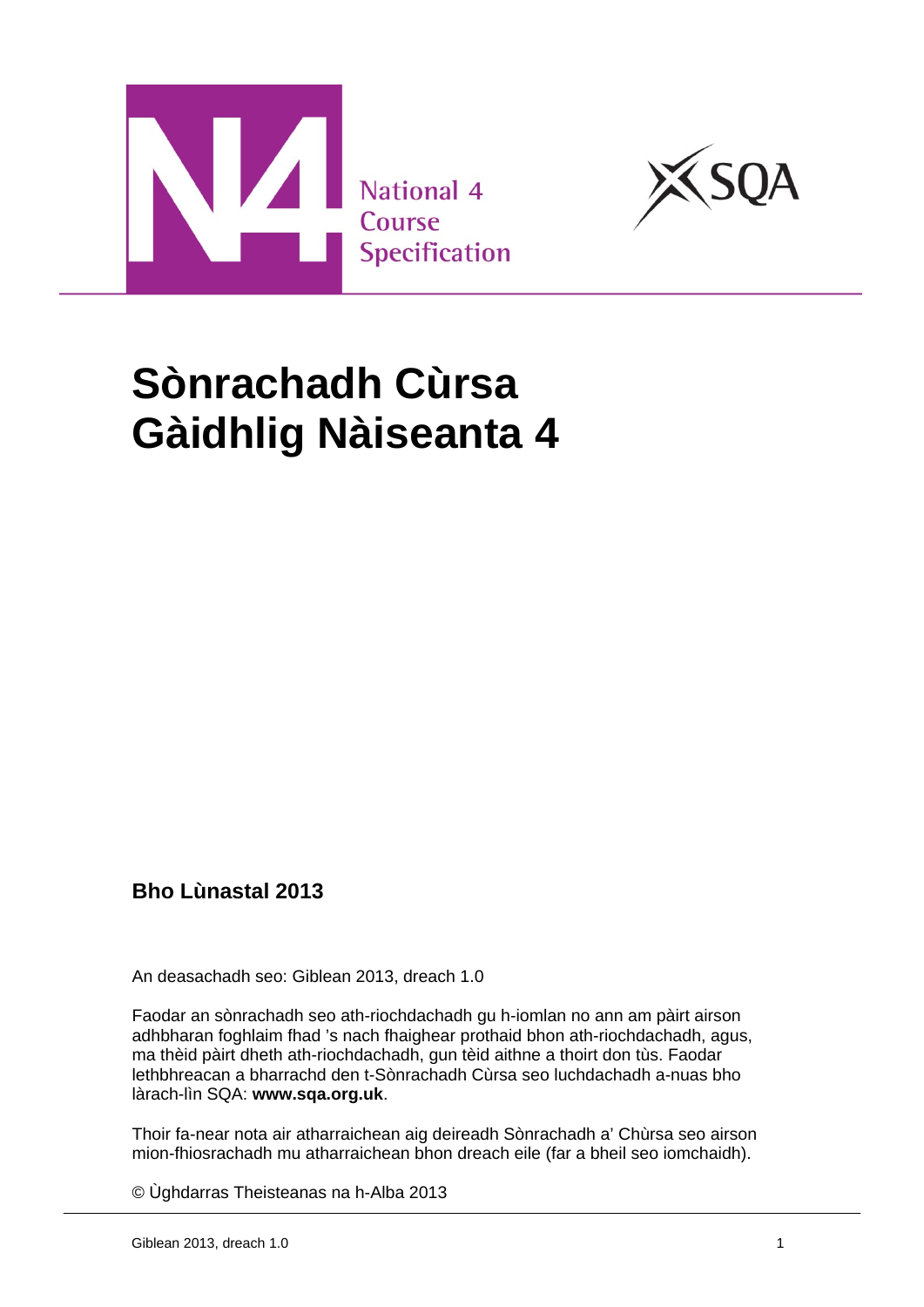# **Cnàmhan a' Chùrsa**

**Tiotal a' Chùrsa**: Gàidhlig Nàiseanta 4

**SCQF:** ire 4 (24 puingean creideis SCQF)

**Còd a' Chùrsa:** ri thighinn

**Aonadan Riatanach**

**Gàidhlig: Mion-sgrùdadh agus Luachadh (Nàiseanta 4) 6 puingean creideis SCQF Gàidhlig: Cruthachadh agus Dèanamh (Nàiseanta 4) 6 puingean creideis SCQF Gàidhlig: Litearrachd (Nàiseanta 4) 6 puingean creideis SCQF**

### **Aonad Luach-Leasaichte**

**Gàidhlig: Pìos-obrach (Nàiseanta 4) 6 puingean creideis SCQF**

Tha an Cùrsa seo a' gabhail a-steach sia puingean creideis SCQF airson measadh air luach-leasaichte san Aonad Luach-Leasaichte. Tha fiosrachadh a bharrachd mun Aonad seo ri fhaighinn san earrainn air Measadh.

# **Ìre tòiseachaidh**

Gheibhear a-steach don Chùrsa seo le cead an ionaid. Ge-tà, bhiodh dùil gum biodh luchd-ionnsachaidh air na sgilean, agus an t-eòlas a dh'fheumar fhaighinn bho na teisteanasan a leanas no feadhainn cho-ionann, agus/no eòlas:

Cùrsa Gàidhlig Nàiseanta 3 no Aonadan buntainneach bhon Chùrsa

A thaobh ionnsachadh agus eòlas ro-làimh, dh'fhaodadh eòlasan agus builean buntainneach a bhith nam bunait iomchaidh airson an Cùrsa seo a dhèanamh cuideachd. Tha tuilleadh fiosrachaidh air eòlasan agus builean buntainneach air a thoirt seachad ann an *Notaichean-taic a' Chùrsa*.

### **Adhartas**

Dh'fhaodadh an Cùrsa seo no na h-Aonadan aige a bhith nan slighe air adhart gu:

- teisteanasan eile ann an Gàidhlig no raointean co-cheangailte
- tuilleadh ionnsachaidh, cosnadh agus/no trèanadh

Tha tuilleadh mion-fhiosrachaidh anns an earrainn air Feallsanachd.

### **Co-ionannachd agus in-ghabhail**

Tha an Sònrachadh Cùrsa seo air a dhealbh gus dèanamh cinnteach nach eil bacaidhean neo-riatanach ann ro ionnsachadh no measadh. Bu chòir feumalachdan luchd-ionnsachaidh fa leth a thoirt fa-near nuair a thatar a' planaigeadh eòlasan ionnsachaidh, a' taghadh dòighean measaidh no a' cnuasachadh air fianais eile. Airson fiosrachadh a bharrachd, seall air *Notaichean-taic a' Chùrsa.*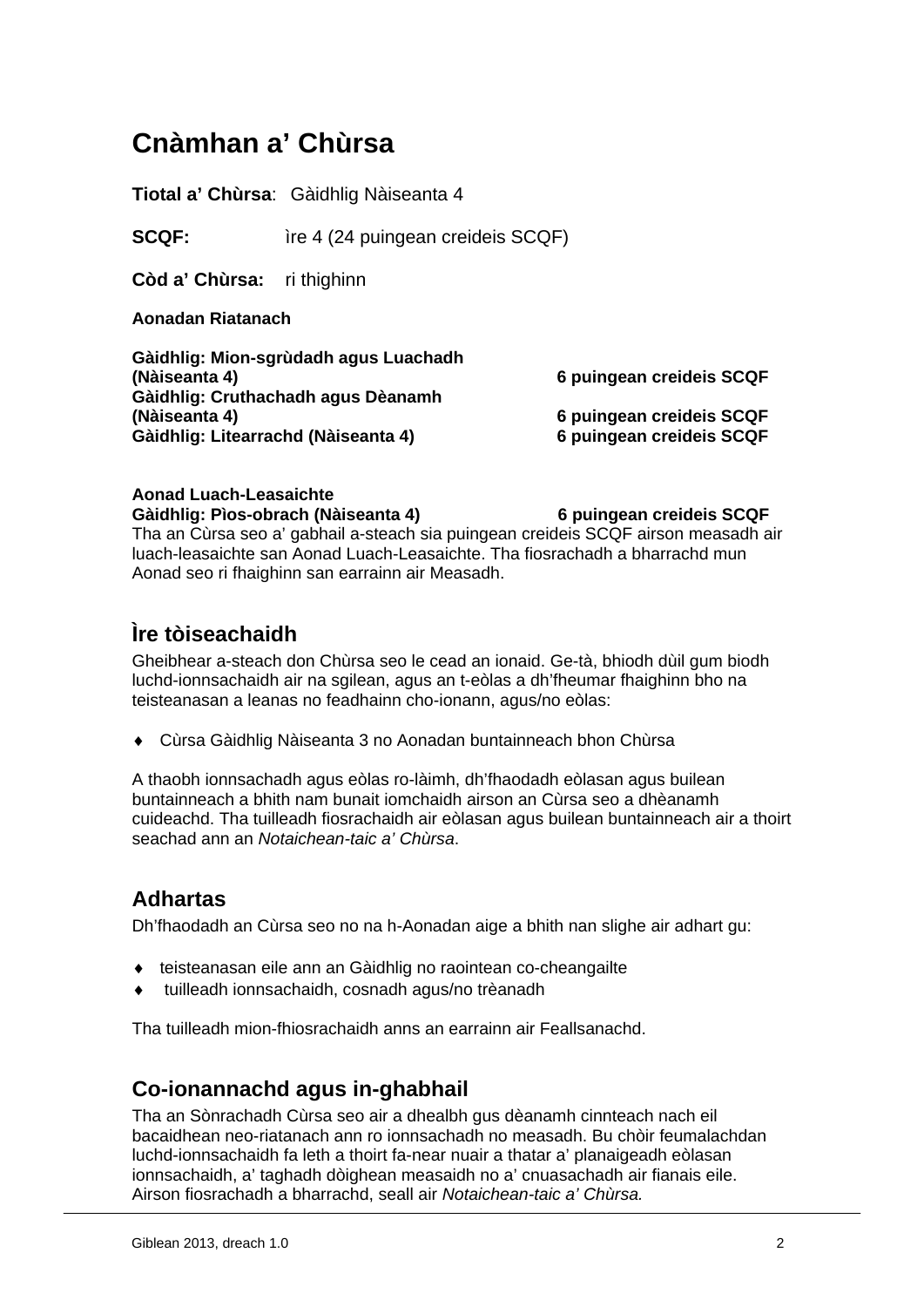# **Feallsanachd**

Tha na Cùrsaichean Nàiseanta ùra agus ùraichte uile a' nochdadh luachan, adhbharan agus prionnsapalan Curraicealam airson Sàr-mhathais. Tha iad a' tairgsinn sùbailteachd, barrachd ùine airson ionnsachadh, fòcas nas fheàrr air sgilean agus air a' cleachdadh ionnsachadh, agus cothrom airson pearsanachadh agus roghainn.

Anns a' Chùrsa seo, agus na h-Aonadan a tha nam pàirt dheth, bidh cuideam air leasachadh sgilean agus air cleachdadh nan sgilean sin. Bidh dòighean measaidh co-rèireach, freagarrach agus a' cur air adhart sàr chleachdadh, a' leigeil le luchd-ionnsachaidh na h-ìrean as àirde a tha nan comas a ruighinn.

Tha an Cùrsa seo a' toirt chothroman do luchd-ionnsachaidh cumail orra a' faighinn agus a' leasachadh buadhan agus comasan nan ceithir comasachdan, cho math ri sgilean airson ionnsachadh, sgilean airson beatha agus sgilean airson obair.

Bheir na Cùrsaichean gu lèir cothroman do luchd-ionnsachaidh farsaingeachd, dùbhlan agus cleachdadh a leasachadh, ach bidh fòcas agus cothromachd a' mheasaidh freagarrach airson an raoin cuspair.

### **Dàimh eadar an Cùrsa agus luachan, adhbharan agus prionnsapalan Curraicealam airson Sàr-mhathais**

Tha cànan agus litearrachd cudromach gu pearsanta, gu sòisealta agus gu h-eaconomaigeach. Tha comas an luchd-ionnsachaidh air cànan a chleachdadh aig cridhe leasachadh agus innse nam faireachdainnean aca, smaoineachadh, ionnsachadh agus mothachadh air dearbh-aithne phearsanta.

Bheir an Cùrsa cothrom do luchd-ionnsachaidh leasachadh a thoirt air: sgilean ann an èisteachd, leughadh, labhairt agus sgrìobhadh, a tha riatanach airson ionnsachadh, beatha agus obair; comas na smuaintean agus na faireachdainnean aca a chur an cèill, agus dèiligeadh ri cuid dhaoine eile; agus meadhanan eadar-dhealaichte a chleachdadh gu h-èifeachdach airson ionnsachadh agus conaltradh.

Tha an Cùrsa a' toirt comas do luchd-ionnsachaidh briathrachas, pàtrain facail, structaran teacsa agus stoidhle a thuigsinn agus a chleachdadh. Aithnichidh, mionsgrùdaidh agus cleachdaidh luchd-ionnsachaidh cànan airson grunn adhbharan. Tron Chùrsa seo bidh luchd-ionnsachaidh comasach air cànan a thuigsinn agus a chleachdadh ann an co-theacsaichean practaigeach agus buntainneach.

Coinnichidh luchd-ionnsachaidh ri seòrsaichean teacsa eadar-dhealaichte ann am meadhanan eadar-dhealaichte. A' togail air na ceithir comasachdan, leigidh an Cùrsa le luchd-ionnsachaidh conaltradh agus breithneachadh a dhèanamh, mothachadh cultarail a leasachadh agus a bhith cruthachail. Togaidh luchd-ionnsachaidh sùim ann an dualchas litreachail agus cànanach na h-Alba.

# **Adhbhar agus amasan a' Chùrsa**

'S e prìomh adhbhar a' Chùrsa cothrom a thoirt do luchd-ionnsachaidh sgilean èisteachd, leughaidh, labhairt agus sgrìobhaidh a leasachadh gus an tuig agus an cleachd iad a' Ghàidhlig.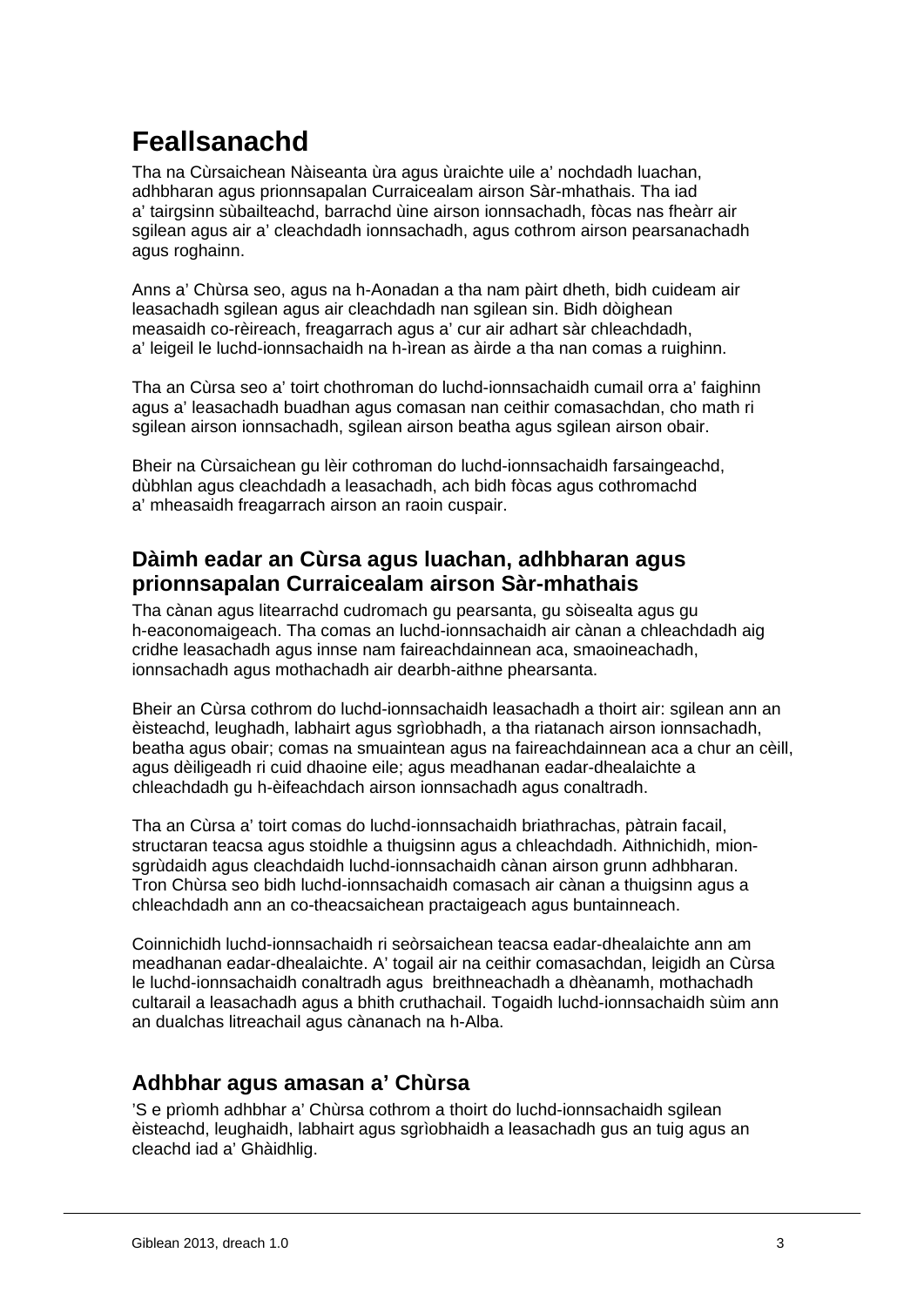Mar a leasaicheas luchd-ionnsachaidh an sgilean litearrachd, bidh e nas fhasa dhaibh fiosrachadh a làimhseachadh, eòlas air cànan a chleachdadh ann an cotheacsaichean practaigeach agus buntainneach, agus misneachd fhaighinn gus gnìomhan ùra, nas dùbhlanaiche a ghabhail os làimh ann an suidheachaidhean eadar-dhealaichte.

Bheir an Cùrsa cothroman do luchd-ionnsachaidh tòrr sgilean a leasachadh agus a leudachadh. Gu sònraichte, tha e na amas aig a' Chùrsa gun leasaich luchdionnsachaidh:

- an comas èisteachd, leughadh, labhairt agus sgrìobhadh a dhèanamh sa Ghàidhlig, a rèir an adhbhair, an luchd-amais agus a' cho-theacsa
- an comas teacsaichean a thuigsinn, a mhion-sgrùdadh agus a luachadh, a rèir an adhbhair agus an luchd-amais, ann an co-theacsaichean litreachais, cànain, mheadhanan agus cultair
- an comas teacsaichean a chruthachadh agus a dhèanamh, a rèir an adhbhair, an luchd-amais agus a' cho-theacsa
- an comas plana agus rannsachadh a dhèanamh, ag amalachadh agus a' cleachdadh sgilean cànain a rèir an adhbhair, an luchd-amais agus a' cho-theacsa
- an comas eòlas air cànan a chleachdadh
- eòlas air dualchas cultarail na Gàidhlig, agus dualchas cultarail dhaoine eile

# **Fiosrachadh mu luchd-ionnsachaidh àbhaisteach a dhèanadh an Cùrsa**

Bheir an Cùrsa seachad sùbailteachd, pearsanachadh agus roghainn a leigeas le luchd-ionnsachaidh coileanadh ann an dòighean eadar-dhealaichte aig luaths eadar-dhealaichte. Tha an Cùrsa freagarrach do dh'fhileantaich agus do luchdionnsachaidh a fhuair foghlam tro mheadhan na Gàidhlig.

Bheir an Cùrsa cothroman do luchd-ionnsachaidh togail air ionnsachadh ro-làimh ann am foghlam farsaing, coitcheann no ann an teisteanasan Gàidhlig aig ìre SCQF nas ìsle, no bho theisteanas Gaelic (Learners). Seall air stiùireadh SQA *Guidance on*  Allocation to Gàidhlig or Gaelic (Learners) Programmes of Study and Qualifications, air cho iomchaidh 's a tha teisteanasan Gàidhlig.

Cuideachd, bheir an Cùrsa cothrom do luchd-ionnsachaidh barrachd tuigse fhaighinn air mar a tha cànan ag obrachadh, agus cànan a chleachdadh gus beachdan agus fiosrachadh a chur an cèill sa Ghàidhlig; smuaintean cruthachail agus breithneachadh a chleachdadh gus beachdan agus argamaidean a cho-chur; sgilean breithneachaidh litearrachd agus sgilean pearsanta, eadar-phearsanta agus obrachadh-buidhne a leasachadh; agus barrachd tlachd agus tuigse a bhith aca a thaobh a' chànain agus a' chultair aca fhèin, agus cuid dhaoine eile.

Tha an Cùrsa a' brosnachadh sùim ann am mothachadh air cànan agus ann an raon farsaing de litreachas agus teacsaichean. Leigidh seo luchd-ionnsachaidh a-steach dhan dualchas chultarail agus dhan eachdraidh aca fhèin, cho math ri cultar agus eachdraidh dhaoine eile.

Bheir Gàidhlig Nàiseanta 4 cothrom do luchd-ionnsachaidh sgilean cànain neo-fhillte a leasachadh ann an co-theacsaichean litreachais, cànain, mheadhanan agus cultair.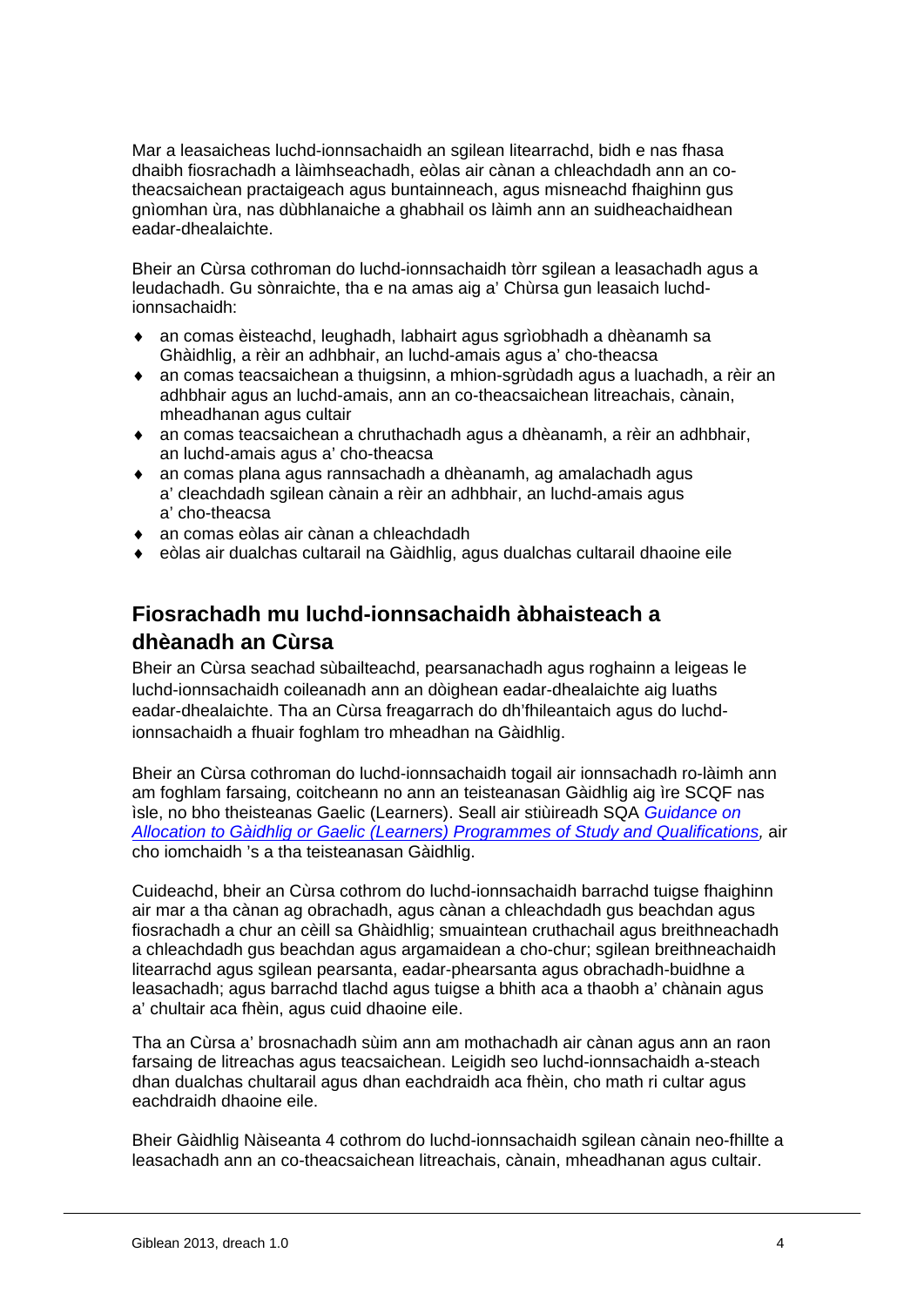Tha an Cùrsa air a dhealbh gus a bhith ruigsinneach. Tha na h-Aonadan air an eagrachadh a rèir sgilean èisteachd agus leughaidh agus sgilean labhairt agus sgrìobhaidh ann an cànan.

Bheir an Cùrsa cothroman airson adhartas dìreach agus tarsainn gu Cùrsaichean Nàiseanta, agus gu teisteanasan SQA eile ann an Gàidhlig agus raointean cocheangailte.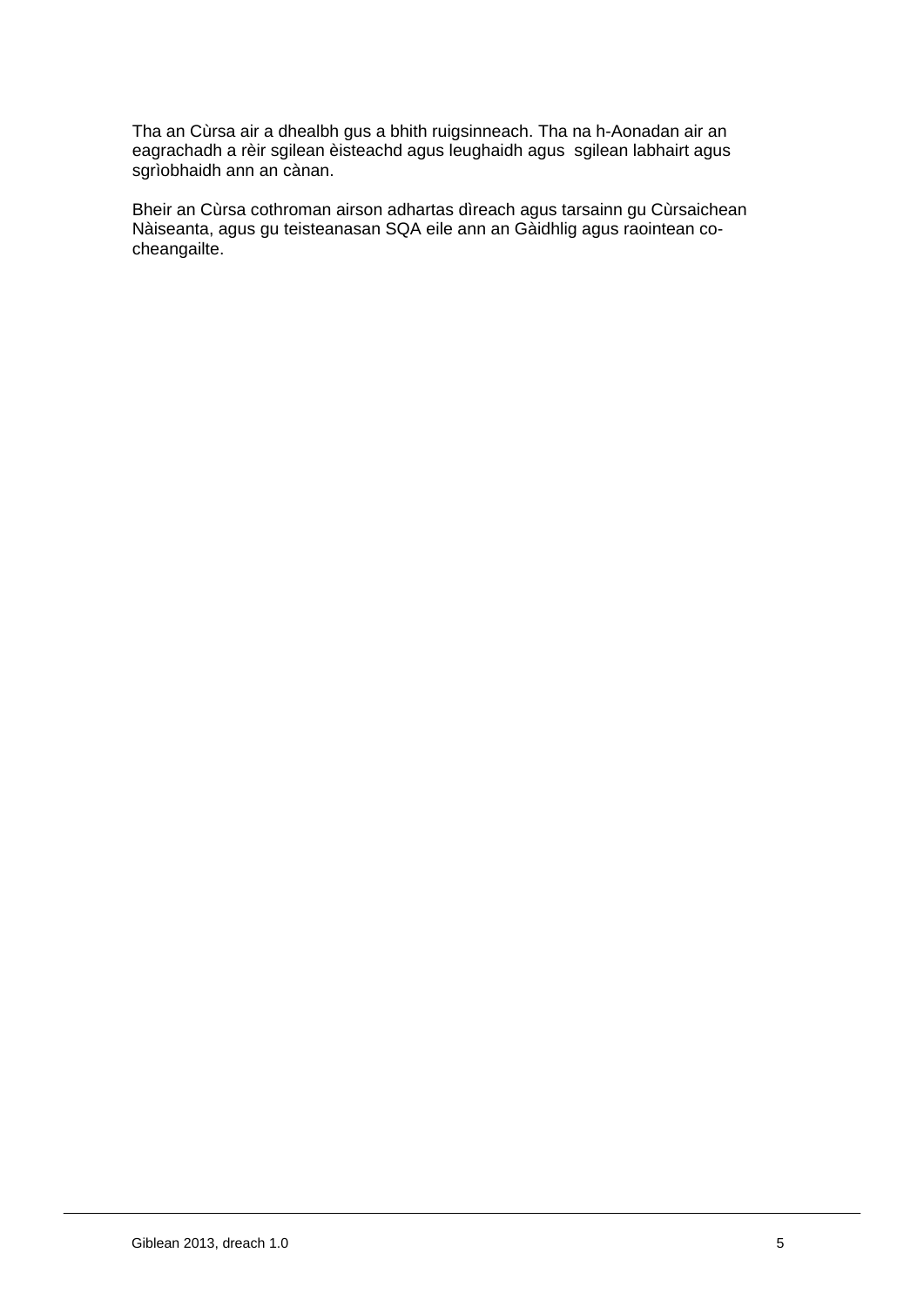# **Structar a' Chùrsa agus cumhachan coileanaidh**

### **Structar a' Chùrsa**

Tha ceithir Aonadan riatanach sa Chùrsa seo. Bheir an Cùrsa cothrom do luchdionnsachaidh an sgilean èisteachd, leughaidh, labhairt agus sgrìobhaidh a leasachadh gus cànan a thuigsinn agus a chleachdadh. Anns na ceithir Aonadan tha na ceithir sgilean cànain, èisteachd, leughadh, labhairt agus sgrìobhadh.

Leigidh structar nan Aonadan le luchd-ionnsachaidh a bhith ag amas air na sgilean a dh'fheumar gus cànan a thuigsinn agus a chleachdadh agus a bhith ag amalachadh sgilean èisteachd, leughaidh, labhairt agus sgrìobhaidh thar nan Aonadan. Bheir gach Aonad cothroman cuideachd do luchd-ionnsachaidh a bhith ag amas air sgilean sònraichte.

Tha Aonadan nan cunntasan air slatan-tomhais airson measadh, 's chan ann nam prògraman ionnsachaidh agus teagaisg. Gabhaidh an lìbhrigeadh ann an grunn dhòighean.

#### **Gàidhlig: Mion-sgrùdadh agus Luachadh (Nàiseanta 4)**

'S e adhbhar an Aonaid seo cothrom a thoirt do luchd-ionnsachaidh sgilean èisteachd agus leughaidh a leasachadh ann an co-theacsaichean litreachais, cànain, mheadhanan agus cultair. Leasaichidh luchd-ionnsachaidh na sgilean a dh'fheumar gus teacsaichean neo-fhillte a thuigsinn, a mhion-sgrùdadh agus a luachadh.

#### **Gàidhlig: Cruthachadh agus Dèanamh (Nàiseanta 4)**

'S e adhbhar an Aonaid seo cothrom a thoirt do luchd-ionnsachaidh sgilean labhairt agus sgrìobhaidh a leasachadh ann an co-theacsaichean air a bheilear eòlach. Leasaichidh luchd-ionnsachaidh na sgilean a dh'fheumar gus teacsaichean neo-fhillte a chruthachadh agus a dhèanamh ann an riochdan labhairteach agus sgrìobhte.

#### **Gàidhlig: Litearrachd (Nàiseanta 4)**

'S e adhbhar an Aonaid seo sgilean leughaidh, sgrìobhaidh, èisteachd is labhairt an luchd-ionnsachaidh a leasachadh ann an grunn riochdan a' buntainn ri ionnsachadh, beatha agus obair. Fàsaidh luchd-ionnsachaidh comasach air beachdan agus fiosrachadh neo-fhillte, air a labhairt agus ann an sgrìobhadh, a thuigsinn. Fàsaidh luchd-ionnsachaidh comasach air beachdan agus fiosrachadh a chur an cèill, air an labhairt agus ann an sgrìobhadh, le cinnteachd theicnigeach.

#### **Aonad Luach-Leasaichte: Gàidhlig: Pìos-obrach (Nàiseanta 4)**

'S e adhbhar an Aonaid Luach-Leasaichte seo cothrom a thoirt do luchd-ionnsachaidh an sgilean cànain a chleachdadh gus cuspair roghnaichte a rannsachadh agus aithris a thoirt air. Leigidh am pìos-obrach seo leis an neach-ionnsachaidh dùbhlan agus cleachdadh a shealltainn.

#### **Cumhachan coileanaidh**

Gus Cùrsa Gàidhlig Nàiseanta 4 a choileanadh, feumaidh luchd-ionnsachaidh gach Aonad riatanach a phasaigeadh, a' gabhail a-steach an Aonaid Luach-Leasaichte. Chithear na h-Aonadan riatanach ann an earrann cnàmhan a' Chùrsa.

Chan eil Cùrsaichean Nàiseanta 4 air an rangachadh.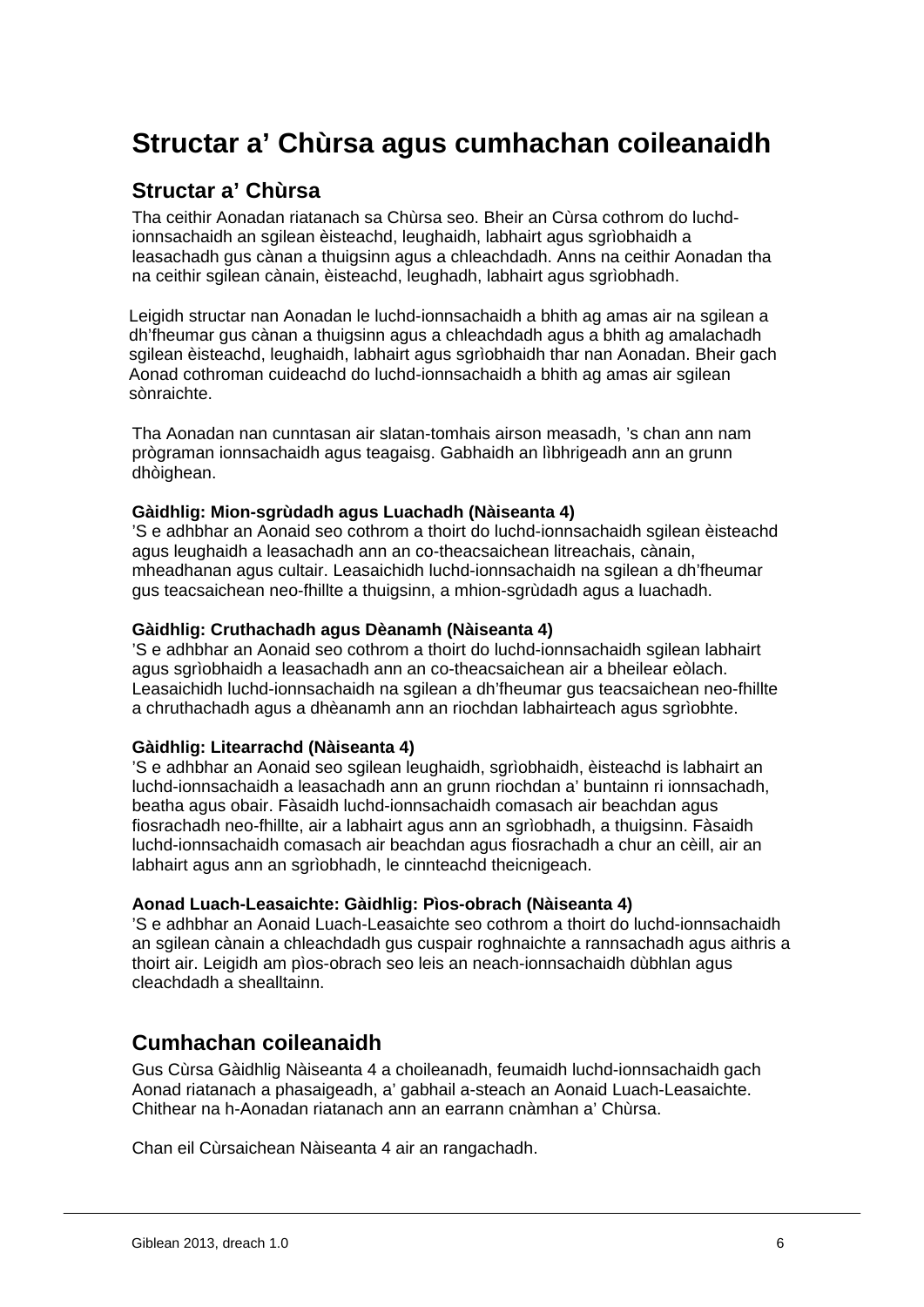# **Sgilean, eòlas agus tuigse**

Tha làn sgilean, eòlas agus tuigse airson a' Chùrsa air an toirt seachad ann an *Sònrachadh an Aonaid Luach-Leasaichte.* Tha tar-shealladh farsaing air na sgilean cuspair, an eòlas, agus an tuigse riatanach a thèid a mheasadh sa Chùrsa, anns an earrainn seo. Tha seo a' còmhdach:

- sgilean èisteachd, leughaidh, labhairt agus sgrìobhaidh, a rèir an adhbhair agus an luchd-amais
- a' tuigsinn, a' mion-sgrùdadh agus a' luachadh theacsaichean neo-fhillte, a rèir an adhbhair agus an luchd-amais, ann an co-theacsaichean litreachais, cànain, mheadhanan agus cultair
- a' cruthachadh agus a' dèanamh theacsaichean neo-fhillte, a rèir an adhbhair agus an luchd-amais, ann an co-theacsaichean air a bheilear eòlach
- a' cleachdadh eòlas air cànan
- a' cleachdadh eòlas air dualchas cultarail na Gàidhlig, agus dualchas cultarail dhaoine eile

Bidh sgilean, eòlas agus tuigse a bhios sa Chùrsa a rèir ìre SCQF a' Chùrsa. Bheir sònrachaidhean ìre SCQF tuilleadh fiosrachaidh air feartan agus coileanadh ris am bi dùil aig gach ìre SCQF(www.sqa.org.uk/scqf).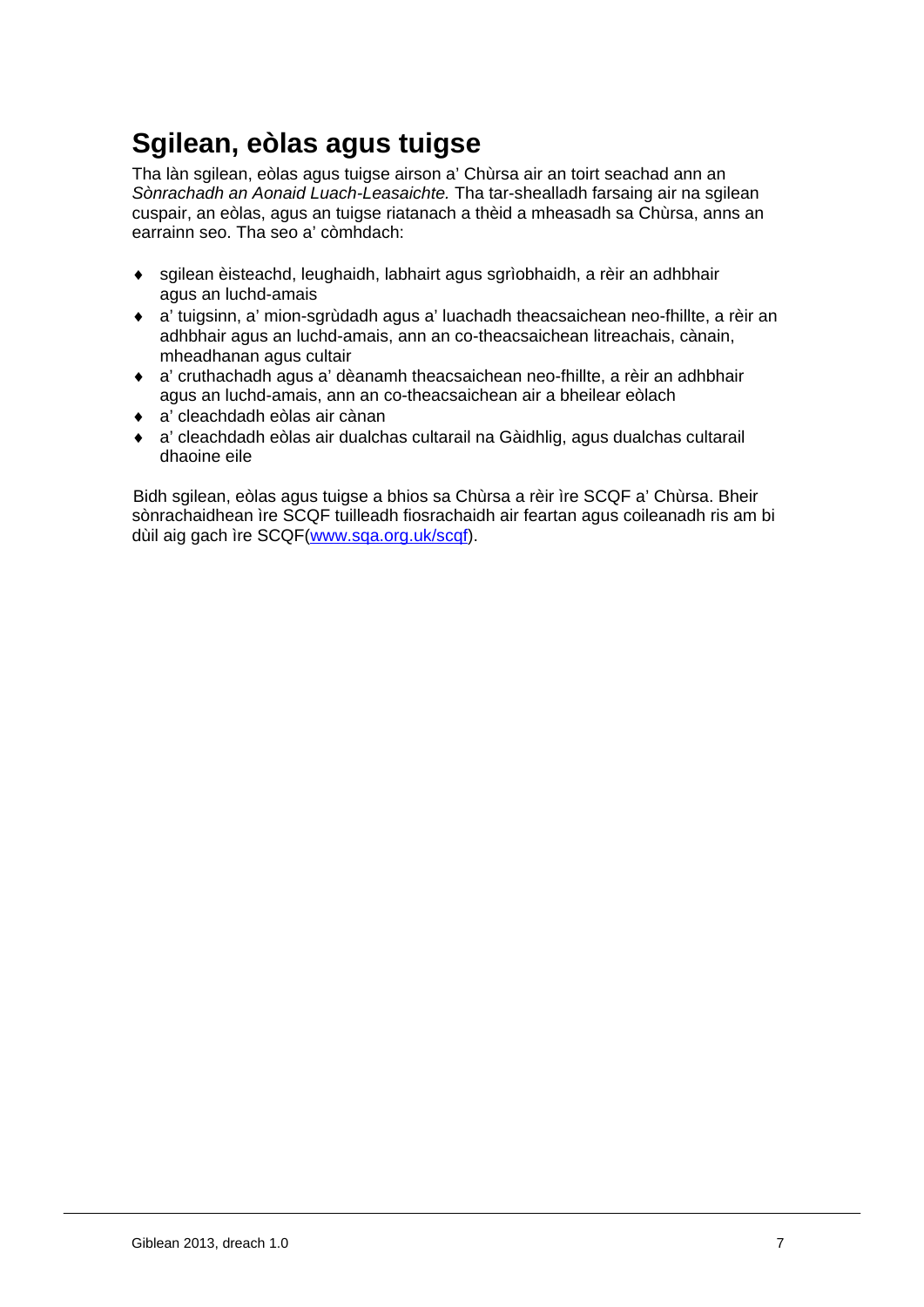# **Measadh**

Tha tuilleadh fiosrachaidh mu mheasadh airson a' Chùrsa ann an *Sònrachadh Measadh a' Chùrsa* agus ann an *Sònrachadh an Aonaid Luach-Leasaichte.*

# **Measadh Aonaid**

Tha in-mheasadh ga dhèanamh air gach Aonad mu choinneamh nan cumhachan a chithear ann an *Sònrachadh an Aonaid*.

Faodar am measadh Aonad mu seach no le co-mheasadh.

Thèid am measadh soirbheachail/neo-shoirbheachail anns na h-ionadan fhèin. Nì SQA dearbhadh-càileachd mionaideach, a' gabhail a-steach dearbhadh a-muigh, gus dèanamh cinnteach gu bheil am breithneachadh measaidh cunbhalach agus a rèir ìrean nàiseanta.

Bidh measadh nan Aonadan sa Chùrsa seo mar a leanas:

#### **Gàidhlig: Mion-sgrùdadh agus Luachadh (Nàiseanta 4)**

Tro bhith a' sgrùdadh theacsaichean neo-fhillte ann an litreachas, cànan, meadhanan no cultar, cleachdaidh luchd-ionnsachaidh an sgilean èisteachd agus leughaidh gus fianais a thoirt air tuigse, mion-sgrùdadh agus luachadh, a rèir an adhbhair agus an luchd-amais.

#### **Gàidhlig: Cruthachadh agus Dèanamh (Nàiseanta 4)**

Bidh aig luchd-ionnsachaidh ri fianais a thoirt air an sgilean labhairt agus sgrìobhaidh gus teacsaichean neo-fhillte a chruthachadh agus a dhèanamh ann an cotheacsaichean air a bheilear eòlach, a rèir an adhbhair agus an luchd-amais. Bidh aig luchd-ionnsachaidh ri mionaideachd theicnigeach a shealltainn ann an teacsaichean sgrìobhte.

#### **Gàidhlig: Litearrachd (Nàiseanta 4)**

Bidh aig luchd-ionnsachaidh ris na sgilean leughaidh, èisteachd, sgrìobhaidh agus labhairt aca a dhearbhadh ann an grunn riochdan air a bheilear eòlach a' buntainn ri ionnsachadh, beatha agus obair. Thèid na ceithir sgilean uile a shealltainn a' cleachdadh theacsaichean neo-fhillte a tha stèidhte air faclan agus a tha ann an cotheacsa fuincseanach/fiosrachail. Seallaidh luchd-ionnsachaidh gu bheil iad comasach air èisteachd ri teacsaichean neo-fhillte, an leughadh agus an tuigsinn. Seallaidh luchd-ionnsachaidh gu bheil iad comasach air fiosrachadh sìmplidh, ach mionaideach, agus beachdan a chur an cèill tro labhairt agus ann an sgrìobhadh, a tha a' sealltainn eòlas air mionaideachd theigniceach.

Bidh aig luchd-ionnsachaidh ris an leughadh, èisteachd, sgrìobhadh agus labhairt aca a dhearbhadh ann an grunn riochdan a' buntainn ri ionnsachadh, beatha agus obair. Seallaidh luchd-ionnsachaidh gu bheil iad comasach air teacsaichean neofhillte a leughadh, èisteachd riutha agus an tuigsinn. Seallaidh luchd-ionnsachaidh gu bheil iad comasach air conaltradh tro labhairt agus ann an sgrìobhadh. Bidh aig luchd-ionnsachaidh ri mionaideachd theicnigeach a shealltainn ann an teacsaichean sgrìobhte.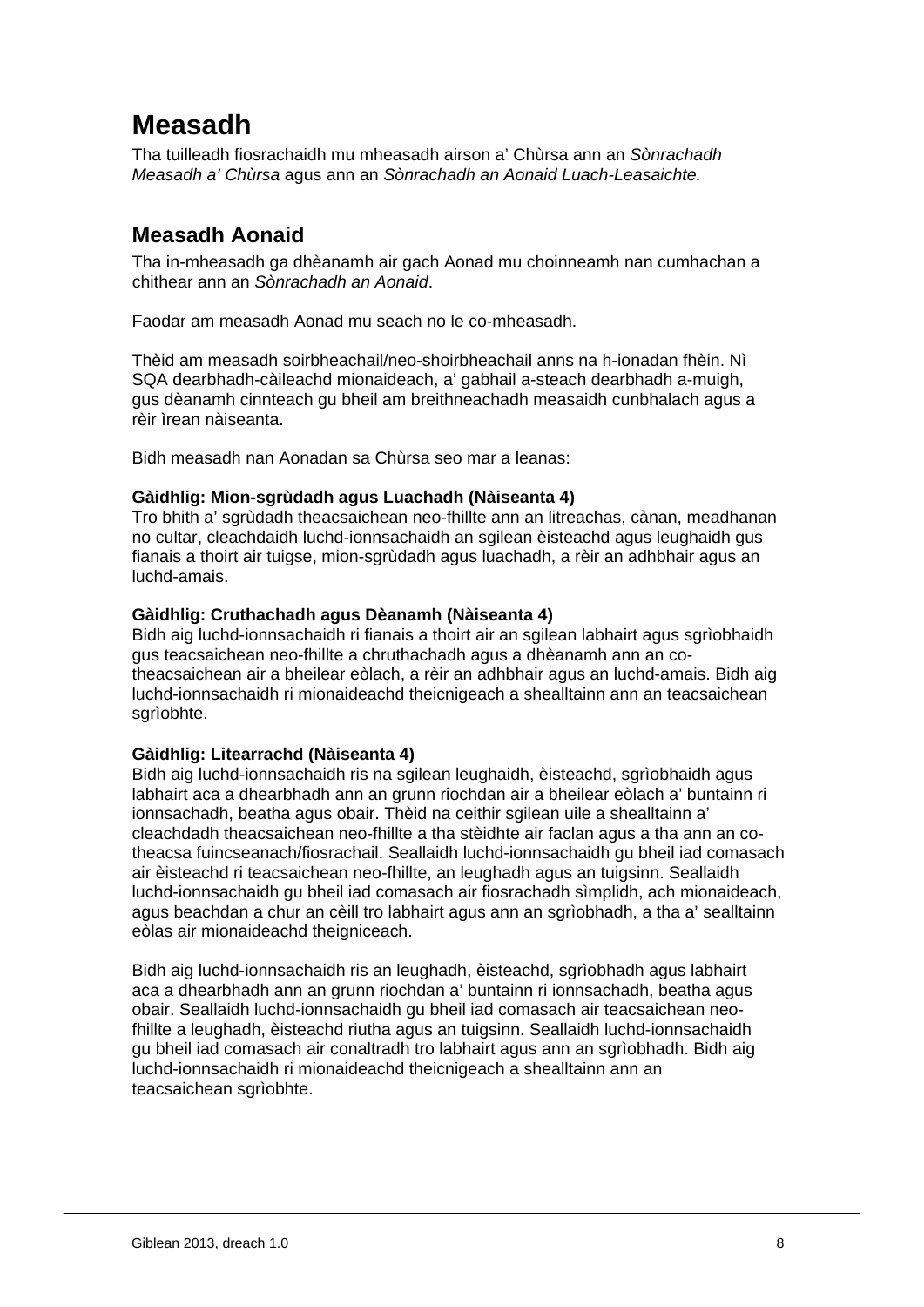# **Aonad Luach-Leasaichte**

Tha measadh air luach-leasaichte<sup>1</sup> ann an Cùrsaichean bho Nàiseanta 4 gu Àrd-ìre Adhartach. Aig Nàiseanta 4, thèid luach-leasaichte a mheasadh ann an Aonad Luach-Leasaichte. Dèiligidh an t-Aonad Luach-Leasaichte ri prìomh adhbharan agus amasan a' Chùrsa mar a tha iad gam mìneachadh ann am Feallsanachd a' Chùrsa. Nì e seo le bhith a' dèiligeadh ri aon no barrachd à farsaingeachd, dùbhlan agus cleachdadh.

Ann an Cùrsa Gàidhlig Nàiseanta 4, cuiridh an t-Aonad Luach-Leasaichte fòcas air:

- ◆ dùbhlan
- ◆ cleachdadh

Bidh aig luchd-ionnsachaidh ri fianais a thoirt seachad gu bheil iad comasach air na sgilean cànain aca a chleachdadh gus cuspair roghnaichte a rannsachadh agus aithris a thoirt air. Seallaidh luchd-ionnsachaidh gu bheil iad comasach air fiosrachadh buntainneach a thaghadh agus a luachadh a' cleachdadh an sgilean leughaidh, na toraidhean aca a thaisbeanadh ann an labhairt, agus ceistean air a' chuspair roghnaichte a fhreagairt a' cleachdadh an sgilean èisteachd.

Tha eisimpleirean de dhòighean measaidh airson nan Aonadan rim faighinn anns a' *Ghoireas Measaidh Nàiseanta.*

<sup>&</sup>lt;sup>1</sup> Gheibhear mìneachaidhean an seo: www.sqa.org.uk/sqa/45528.html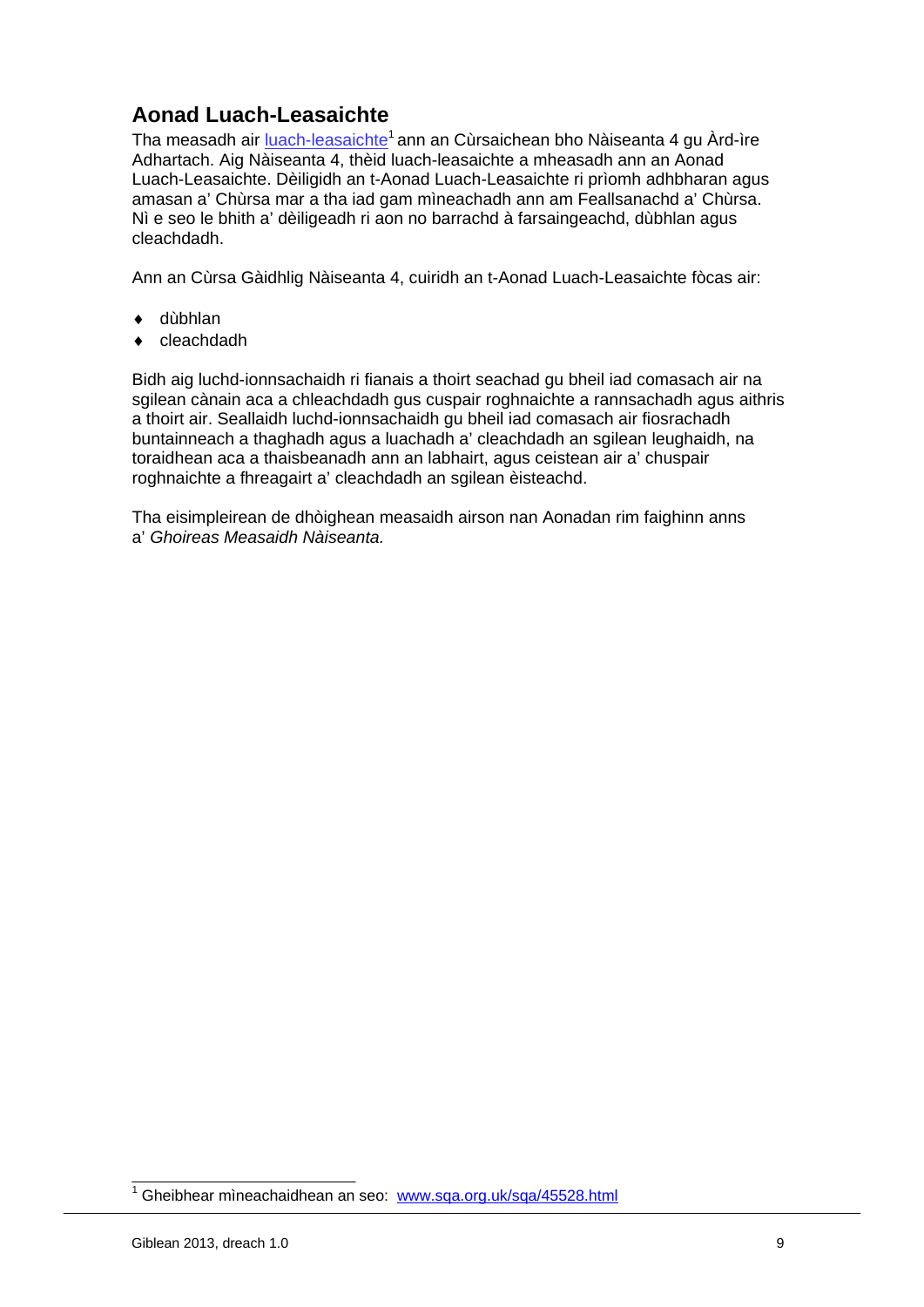# **Leasachadh sgilean airson ionnsachadh, sgilean airson beatha agus sgilean airson obair**

Tha dùil gun leasaich luchd-ionnsachaidh sgilean farsaing, coitcheann tron Chùrsa seo. Tha na sgilean a bhios luchd-ionnsachaidh a' leasachadh agus a' leudachadh tron Chùrsa stèidhte air *Skills Framework: Skills for Learning, Skills for Life and Skills for Work* le SQA agus tha iad bho na prìomh raointean sgilean gu h-ìosal. Feumar iad seo fhighe a-steach don Chùrsa far a bheil cothroman iomchaidh ann.

#### **1 Litearrachd**

- 1.1 Leughadh
- 1.2 Sgrìobhadh
- 1.3 Èisteachd is labhairt

#### **4 Comas-obrach, iomairt agus saoranachd**

4.6 Saoranachd

#### **5 Sgilean smaoineachaidh**

- 5.3 A' cleachdadh
- 5.4 A' mion-sgrùdadh agus a' luachadh

Tha leudachadh air na sgilean seo ri fhaighinn ann an *Skills Framework: Skills for Learning, Skills for Life and Skills for Work* le SQA. Bidh ìre nan sgilean sin iomchaidh airson ìre a' Chùrsa. Tha tuilleadh fiosrachaidh mu bhith a' fighe a-steach sgilean airson ionnsachadh, sgilean airson beatha agus sgilean airson obair airson a' Chùrsa ri fhaighinn ann an *Notaichean-taic a' Chùrsa*.